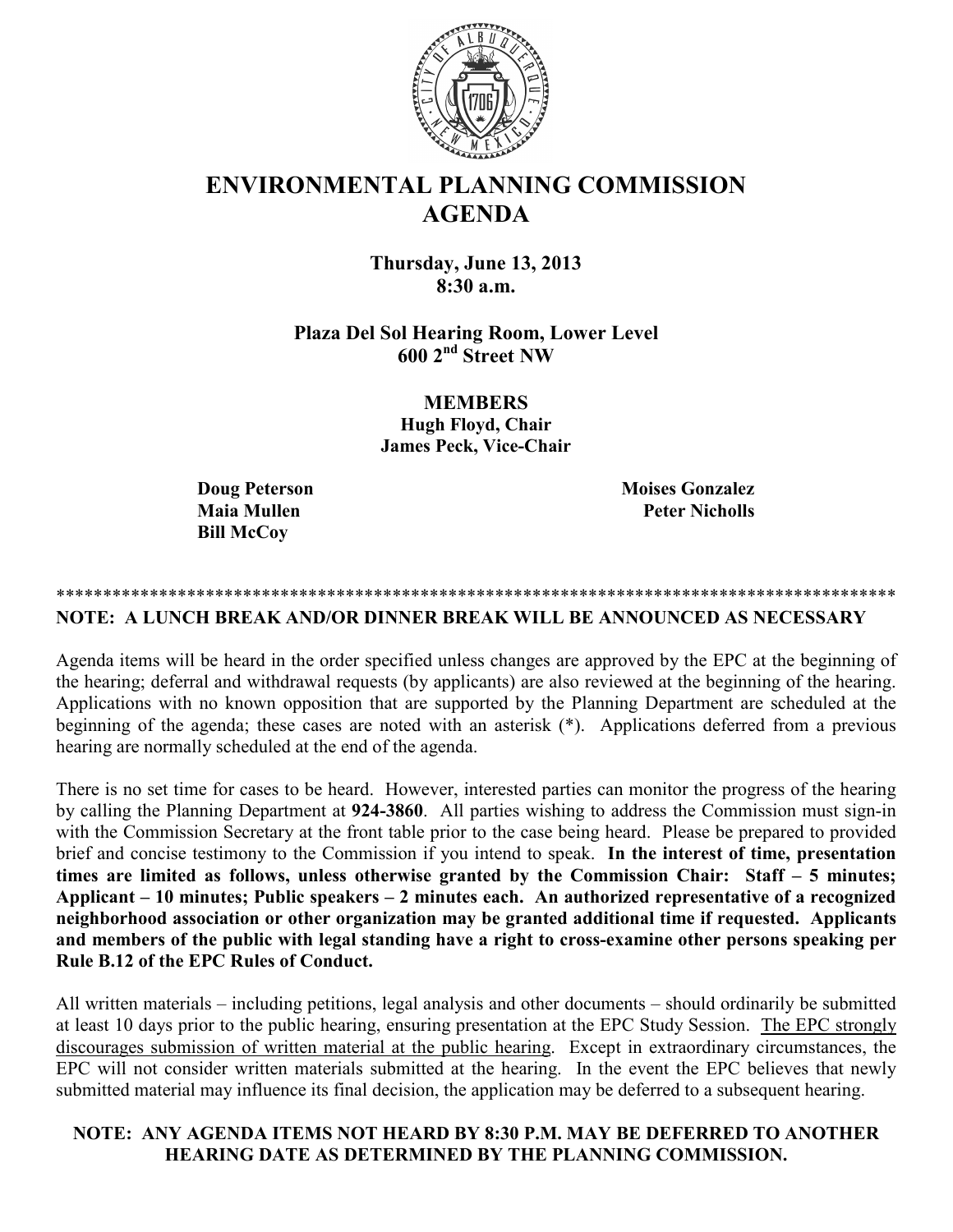### **1. Call to Order:**

- A. Announcement of Changes and/or Additions to the Agenda
- B. Approval of Amended Agenda
- C. Swearing in of City Staff

#### **2. Project# 1009681 \***

13EPC- 40113 Zone Map Amendment 13EPC- 40114 Site Dev. Plan for Subdivision Michael J. Henke requests the above actions for Lots 17A and 17B, Zapf Van Addition No. 10, zoned RA-2 to SU-1 for PRD with Eight Townhomes, located at 921 and 923 Montano Road NW, between North 9th St. and Guadalupe Tr., containing approximately 0.44 acres.  $(F-14)$ Staff Planner: Chris Glore

#### **3. Project# 1006864**

13EPC-40115 Site Development Plan for Subdivision

Consensus Planning, agent for Pulte Homes, requests the above action for all or a portion of lots  $N-2 \& M$ , Watershed Subdivision, zoned SU-2 for PDA, located on Tierra Pintada between Arroyo Vista and West Creek, containing approximately 284.4 acres. (H-8 & H-9)

Staff Planner: Catalina Lehner

#### **4. Project# 1004677**

13EPC-40110 Site Development Plan for Building Permit 13EPC-40111 Site Development Plan for Subdivision

Mullen Heller Architects, agent for Rembe Country Club, LLC, requests the above actions for all or a portion of Tract A, B, Lands of H.B. and Calvin Horn, Tract A-1-A, Laguna Subdivision, Tract 129- B-1-A, MRGCD Map No. 38, Tract B a portion of Block 5, Hunning Castle Addition, zoned SU-2 for CLD, located on southwest corner of Central Avenue SW and Laguna Boulevard SW, containing approximately 3.13 acres. (J-13) Staff Planner: Chris Hyer **(DEFFERED FROM MAY 9TH)**